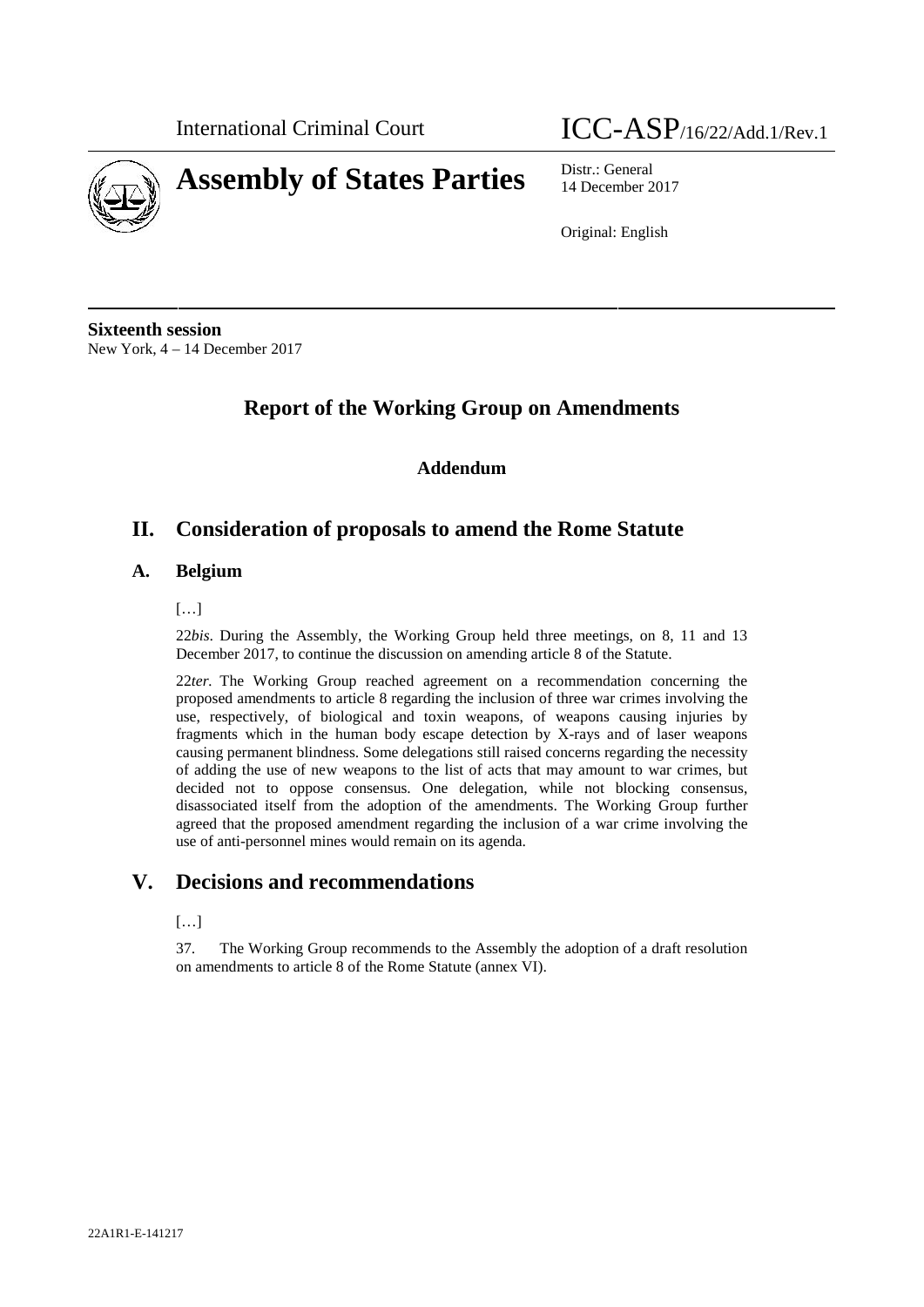# **Annex I**

# **Draft text for the omnibus resolution**

[…]

3. Add a new paragraph in section V entitled "Consideration of amendments" reading:

"*Calls upon* all States Parties to ratify or accept the amendments to article 8 adopted at the sixteenth session of the Assembly;<sup>1</sup>"

 $1$  ICC-ASP/16/Res....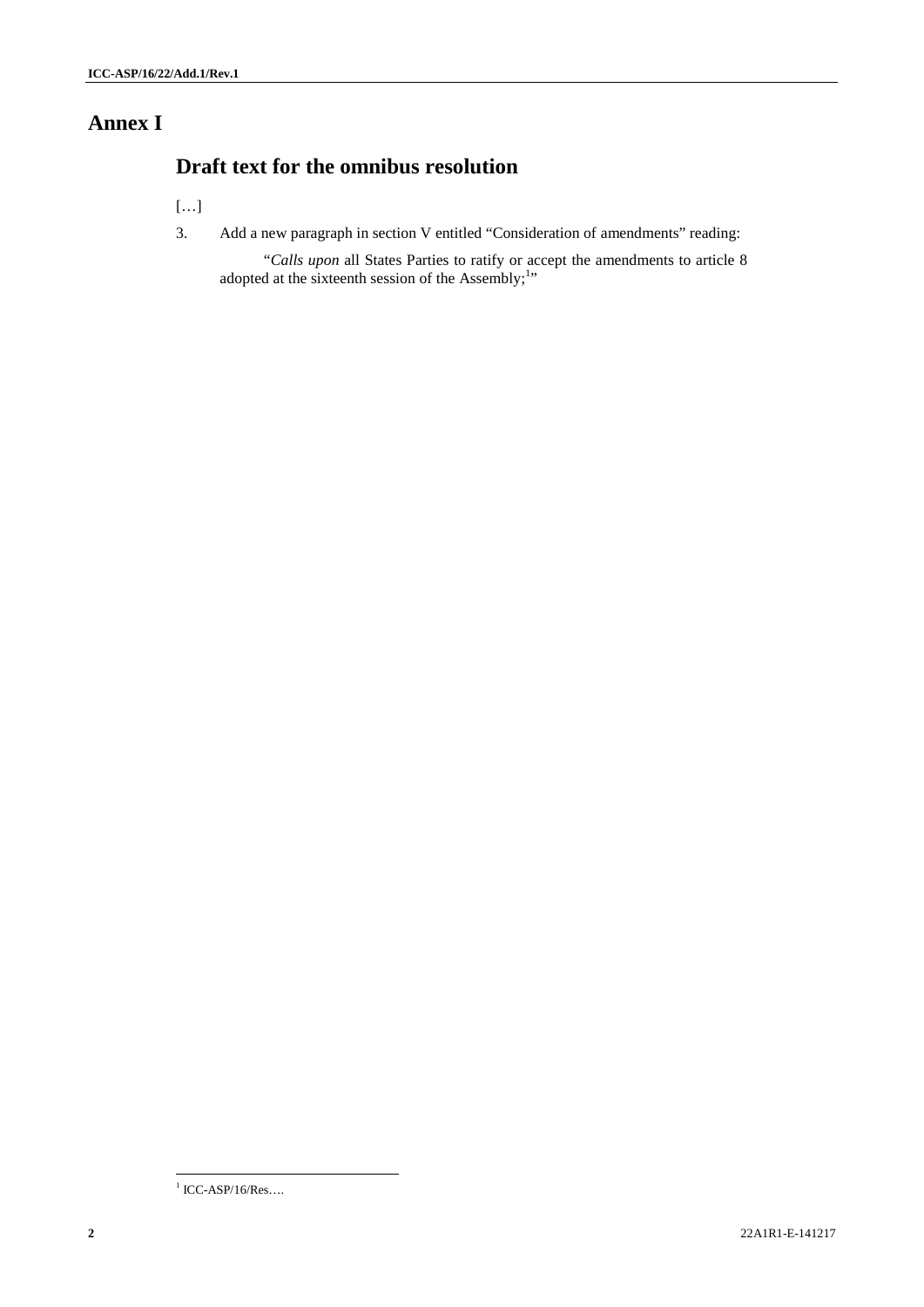# **Annex VI**

# **Draft resolution on amendments to article 8 of the Rome Statute of the International Criminal Court**

#### *The Assembly of the States Parties*

*Noting* article 121, paragraphs 1 and 2, of the Rome Statute of the International Criminal Court which permits the Assembly of States Parties to adopt any proposed amendment to the Rome Statute after the expiry of seven years from the entry into force of the Statute,

*Noting* article 121, paragraph 5, of the Statute which states that any amendment to articles 5, 6, 7 and 8 of the Statute shall enter into force for those States Parties which have accepted the amendment one year after the deposit of their instruments of ratification or acceptance and that in respect of a State Party which has not accepted the amendment, the Court shall not exercise its jurisdiction regarding the crime covered by the amendment when committed by that State Party's nationals or on its territory, and *confirming* its understanding that in respect to this amendment the same principle that applies in respect of a State Party which has not accepted this amendment applies also in respect of States that are not parties to the Statute,

*Confirming* that, in light of the provision of article 40, paragraph 5, of the Vienna Convention on the Law of Treaties, States that subsequently become States Parties to the Statute will be allowed to decide whether to accept the amendments contained in this resolution at the time of ratification, acceptance or approval of, or accession to the Statute,

*Confirming* that States Parties to the Statute and States that subsequently become States Parties to the Statute will be allowed to ratify or accept all or some of the three amendments contained in Annex I to III of this resolution,

*Noting* article 9 of the Statute on the Elements of Crimes which states that such Elements shall assist the Court in the interpretation and application of the provisions of the crimes within its jurisdiction,

*Considering* that where the elements of the crimes specify that the conduct took place in the context of and was associated with an armed conflict, they consequently confirm the exclusion from the Court's jurisdiction of law enforcement situations,

*Considering* that the crimes referred to in article 8, paragraph 2 (b) (xxvii) and article 8, paragraph 2 (e) (xvi) (employing microbial, biological or toxins weapons); in article 8, paragraph 2 (b) (xxviii) and article 8, paragraph 2 (e) (xvii) (employing weapons that injure by fragments undetectable by X-rays) and in article 8, paragraph 2 (b) ( $xxix$ ) and article 8, paragraph 2 (e) (xviii) (employing laser blinding weapons) are serious violations of the laws applicable in international armed conflict and in armed conflict not of an international character,

1. *Decides* to adopt the three amendments to article 8, paragraph 2 (b) and to article 8, paragraph 2 (e), of the Rome Statute of the International Criminal Court contained in annex I to III to the present resolution, which are subject to ratification or acceptance and shall enter into force in accordance with article 121, paragraph 5, of the Statute;

2. *Decides* to adopt the relevant elements to be added to the Elements of Crimes, as contained in annex IV to VI to the present resolution.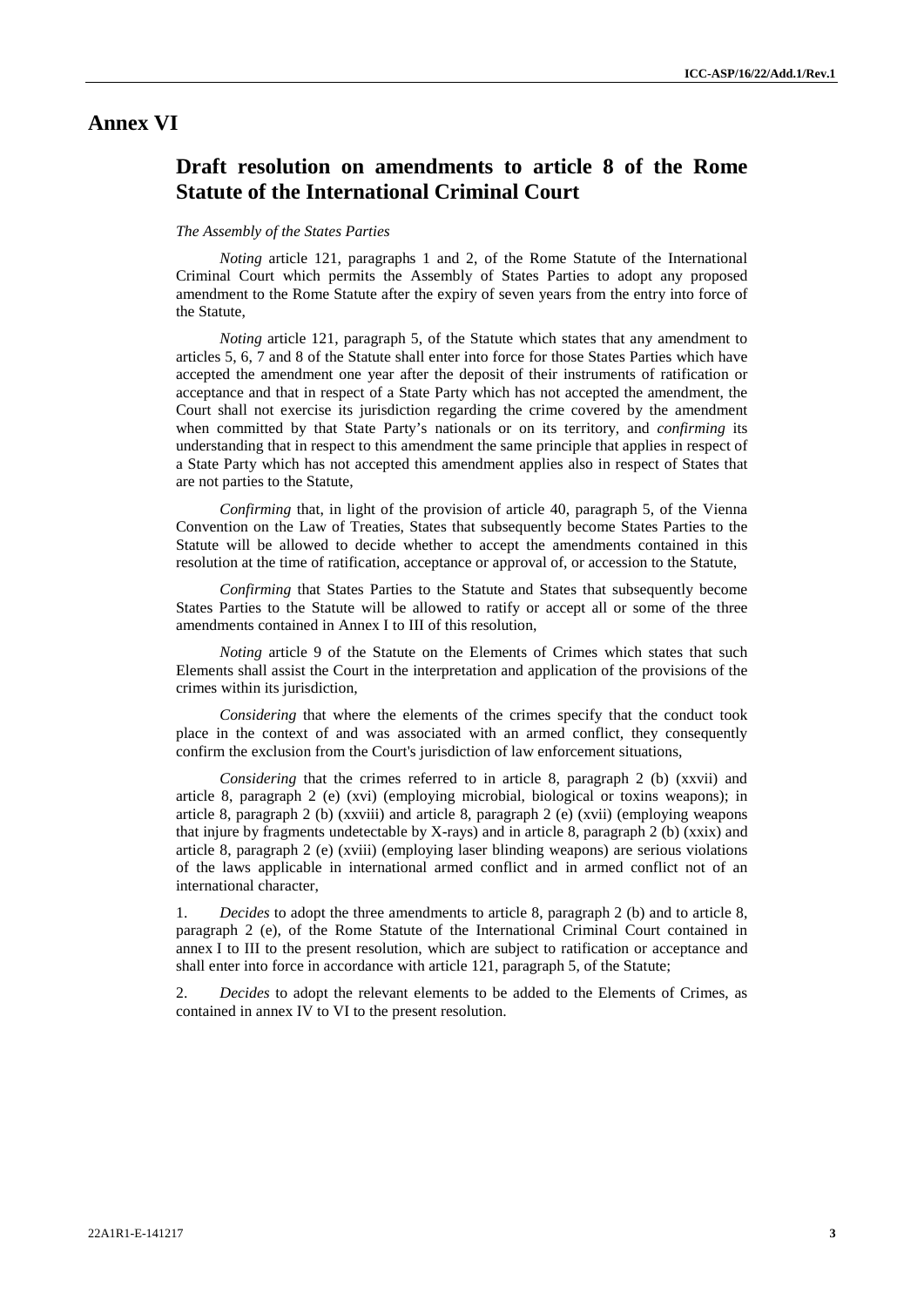## **Annex I**

# **Amendment to be inserted as article 8-2-b)xxvii) and article 8-2-e)xvi) of the Rome Statute**

Employing weapons, which use microbial or other biological agents, or toxins, whatever their origin or method of production;

#### **Annex II**

#### **Amendment to be inserted as article 8-2-b)xxviii) and article 8-2-e)xvii)**

Employing weapons the primary effect of which is to injure by fragments which in the human body escape detection by X-rays;

## **Annex III**

## **Amendment to be inserted as article 8-2-b)xxix) and article 8-2-e)xviii)**

Employing laser weapons specifically designed, as their sole combat function or as one of their combat functions, to cause permanent blindness to unenhanced vision, that is to the naked eye or to the eye with corrective eyesight devices;

# **Annex IV**

#### **Elements of crime of new article 8-2-b)xxvii)**

1. The perpetrator employed weapons which use microbial or other biological agents, or toxins, whatever their origin or method of production.

2. The conduct took place in the context of and was associated with an international armed conflict.

3. The perpetrator was aware of the factual circumstances that established the existence of an armed conflict.

## **Elements of crime of new article 8-2-e)xvi)**

1. The perpetrator employed weapons which use microbial or other biological agents, or toxins, whatever their origin or method of production.

2. The conduct took place in the context of and was associated with an armed conflict not of an international character.

3. The perpetrator was aware of the factual circumstances that established the existence of an armed conflict.